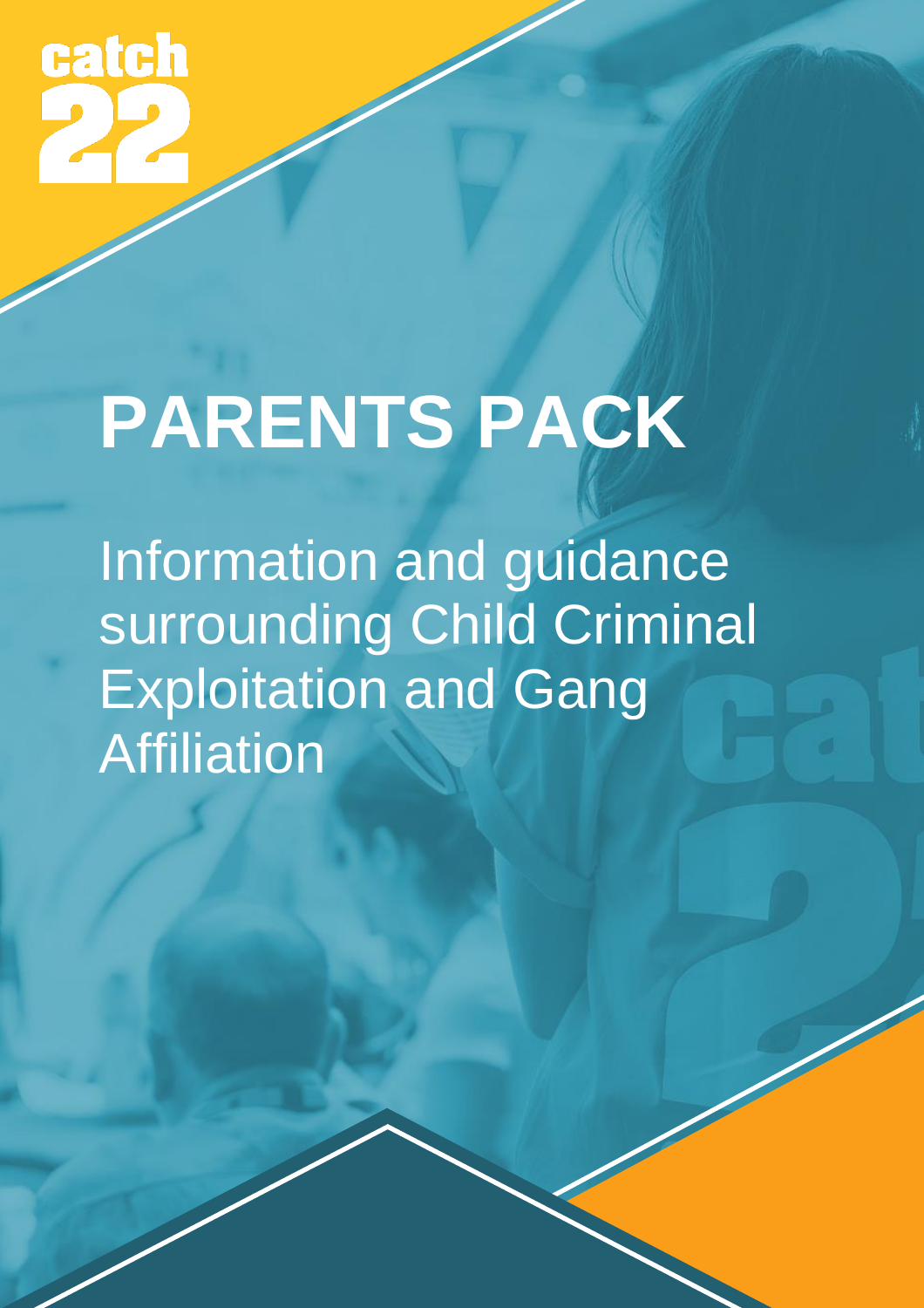

Catch22 is a social business, a not for profit business with a social mission.

For over 200 years we have designed and delivered services that build resilience and aspiration in people and communities.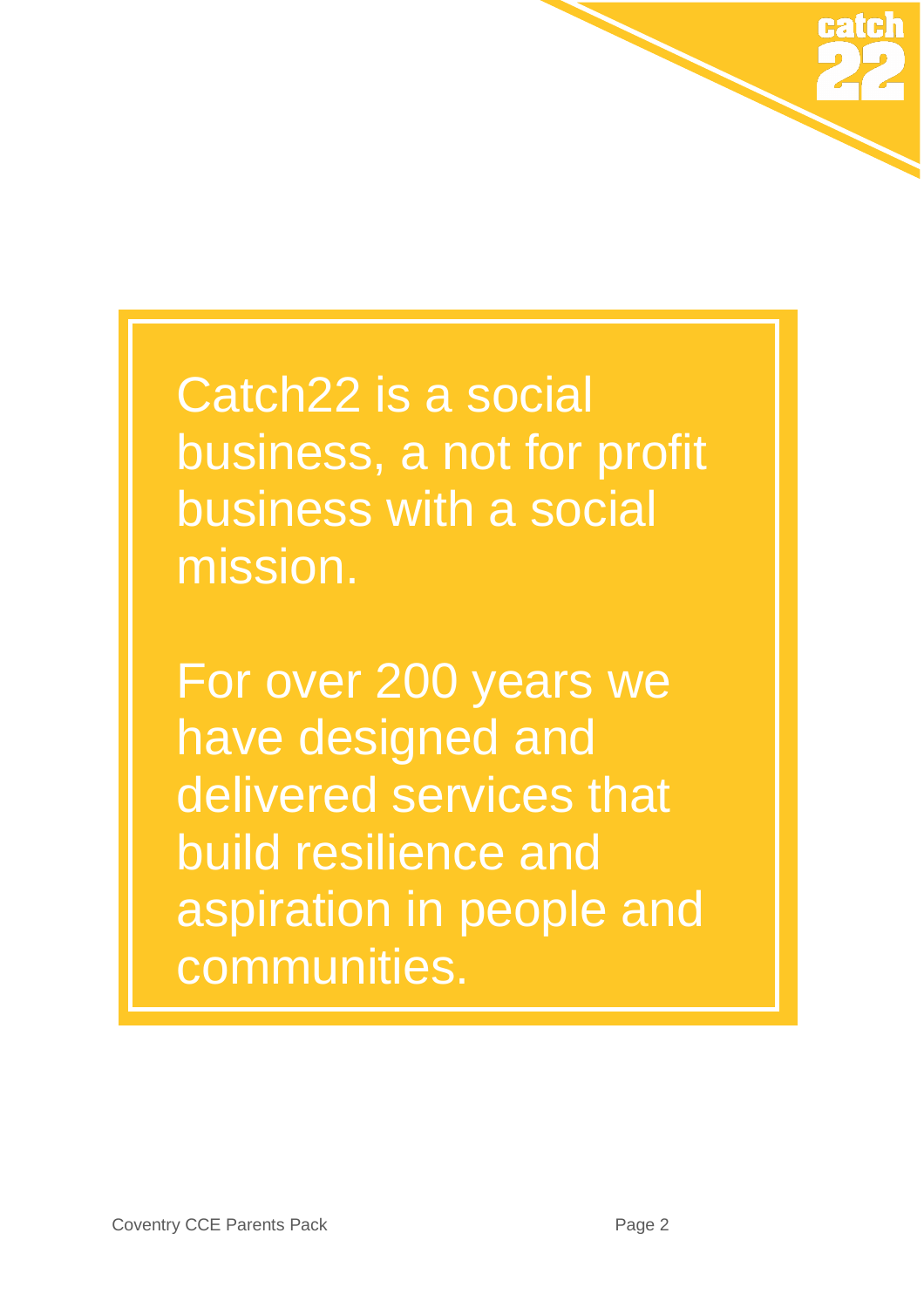# **CONTENTS**

Catch22 27 Pear Tree Street London EC1V 3AG catch-22.org.uk T: 020 7336 4800 F: 020 7336 4801

Registered charity number: 1124127 Company limited by guarantee Company number 6577534 © Catch22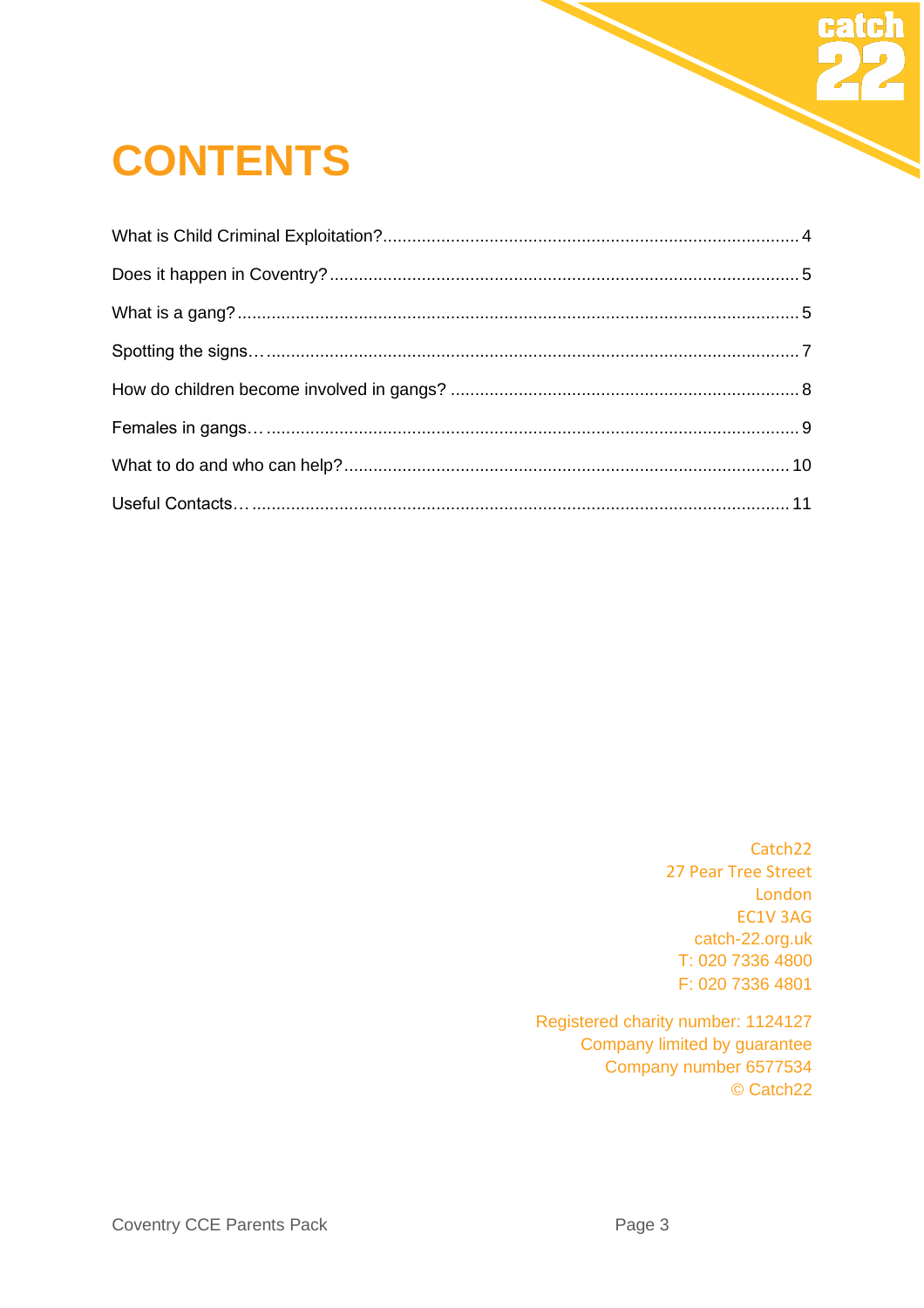

# <span id="page-3-0"></span>**What is Child Criminal Exploitation?**

Child criminal exploitation is increasingly used to describe this type of exploitation where children are involved, and is defined as:

Child Criminal Exploitation is common in county lines and occurs where an individual or group takes advantage of an imbalance of power to coerce, control, manipulate or deceive a child or young person under the age of 18. The victim may have been criminally exploited even if the activity appears consensual. Child Criminal Exploitation does not always involve physical contact; it can also occur through the use of technology.

Criminal exploitation of children is broader than just county lines and includes for instance, children forced to work on cannabis farms or to commit theft.



Below is a video to show the impact of County Lines and Child Exploitation:

Alfie's story [https://www.youtube.com/watch?v=DV\\_EbjNklec](https://www.youtube.com/watch?v=DV_EbjNklec)



Coventry CCE Parents Pack **Page 4**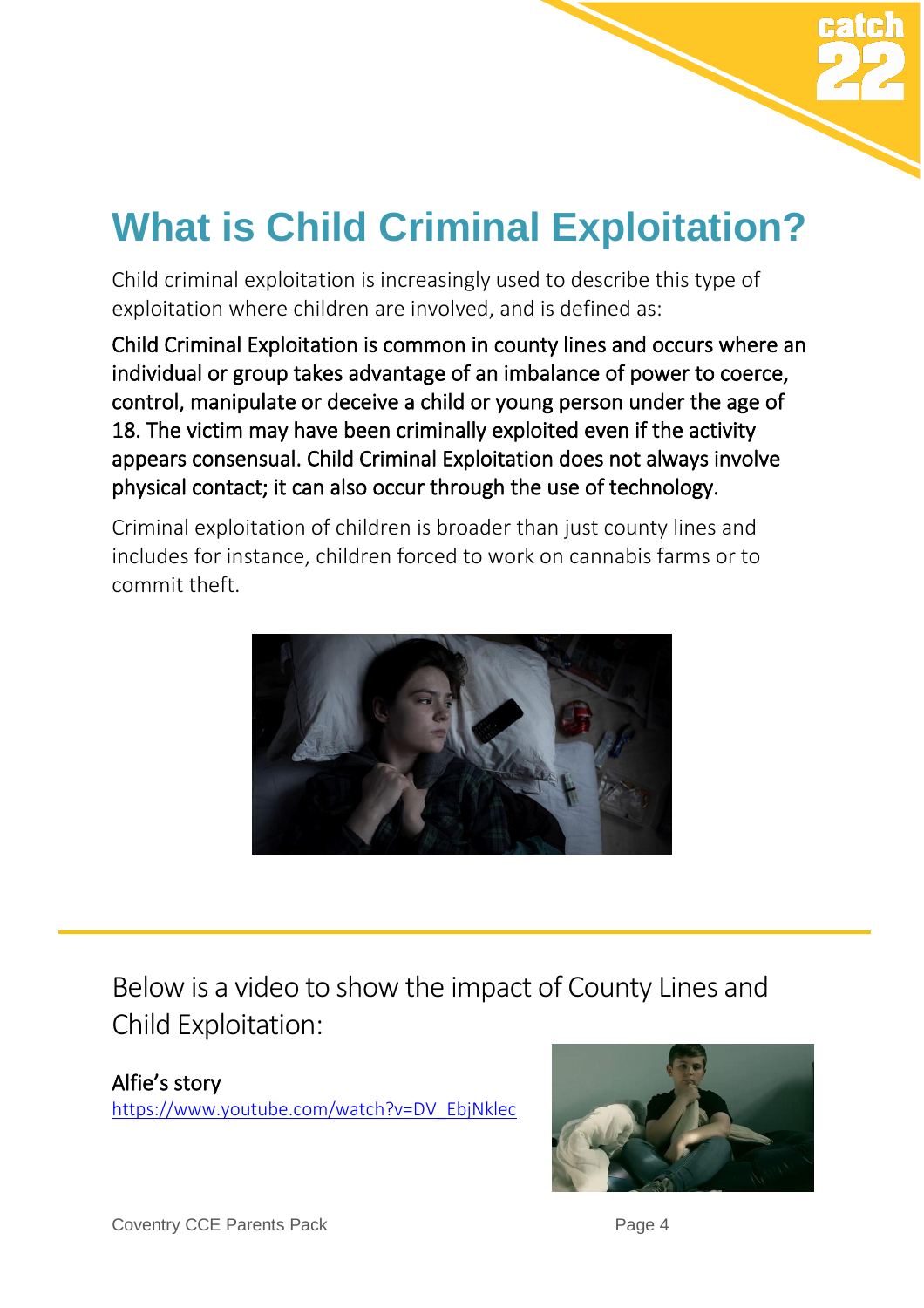

# <span id="page-4-0"></span>**Does it happen in Coventry?**

Yes - it can happen **anywhere** to any young person.

Coventry is not exempt, and we are currently working with young people in the city who have found themselves in this situation.

### <span id="page-4-1"></span>**What is a gang?**

Gangs have been a major contributor to the growth of violent crime in the past decade. Heavily armed with sophisticated weapons, gangs are involved in drug trafficking (county lines), murder/serious assaults and acts of extreme violence, witness intimidation, kidnap/torture, robbery, extortion, CSE and turf battles. Gangs now operate in cities of all sizes, as well as suburban communities throughout the UK; gang violence is no longer limited to major cities.

#### OCG – Organised Crime Groups

- Commit serious crimes
- Planned and co-ordinated
- Conducted by people working together on a continuing basis
- Often motivated by financial gain
- Graded by the police-some are assessed to be more severe than others

#### USG – Urban Street Gangs

A relatively durable, predominantly street-based group of young people who:

- See themselves (and others see them) as a discernible group
- Engage in a range of criminal activity and violence

They may also have any or all of the following features:

- Identify with or lay claim over territory
- Have some form of identifying structural feature
- Are in conflict with other similar 'gangs'

#### USG's can also be far more chaotic than OCG's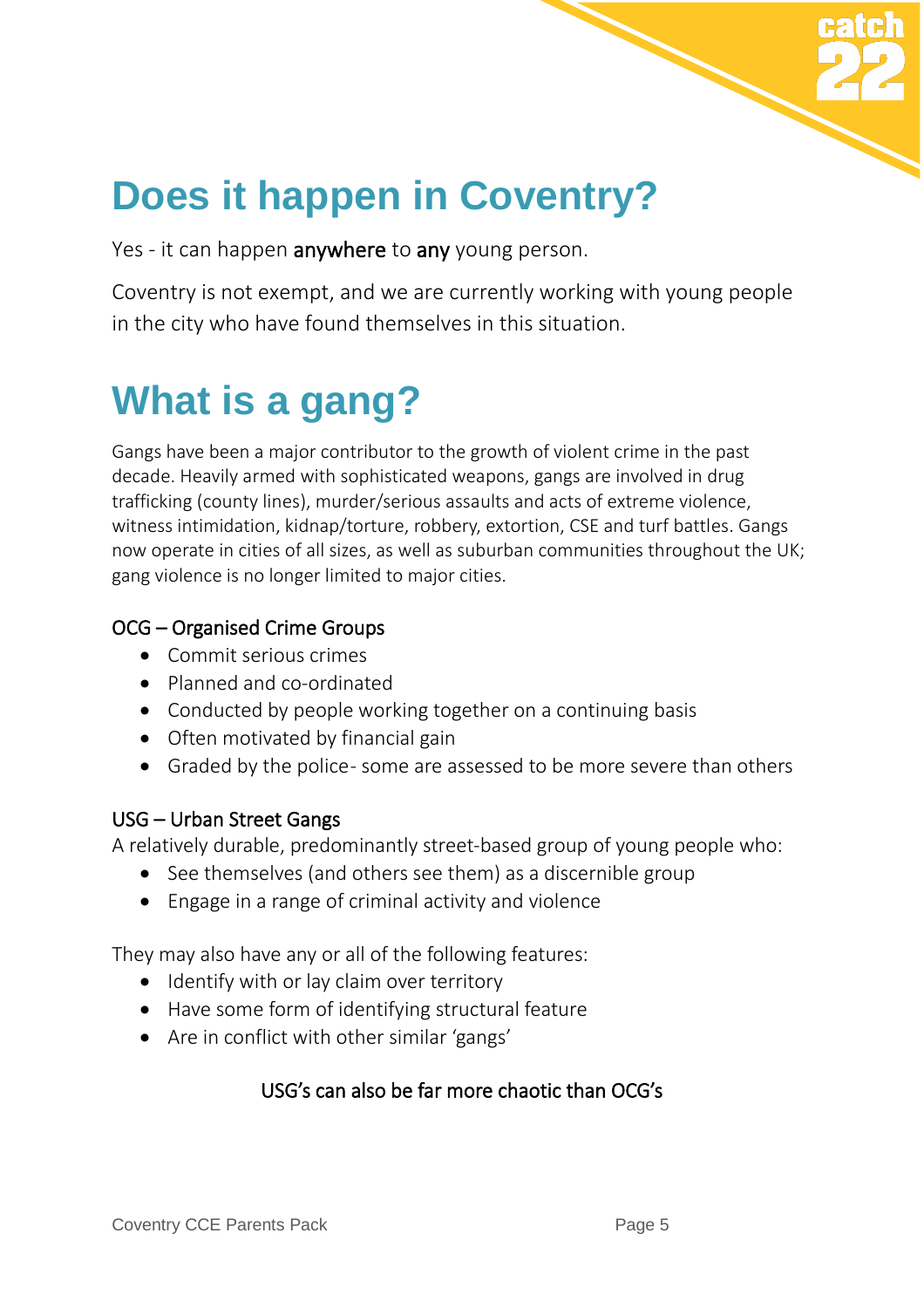

Almost all OCG's have a pyramid structure:

**Tier 1:** Very top of the OCG, individuals are responsible for the strategic control of the group **Tier 2:** Responsible for tactical direction and enforcement, more members are this level and often in competition to keep their place **Tier 3:** Active street criminals – 'the workers', often of school age or people on the periphery who get dragged in to fill voids

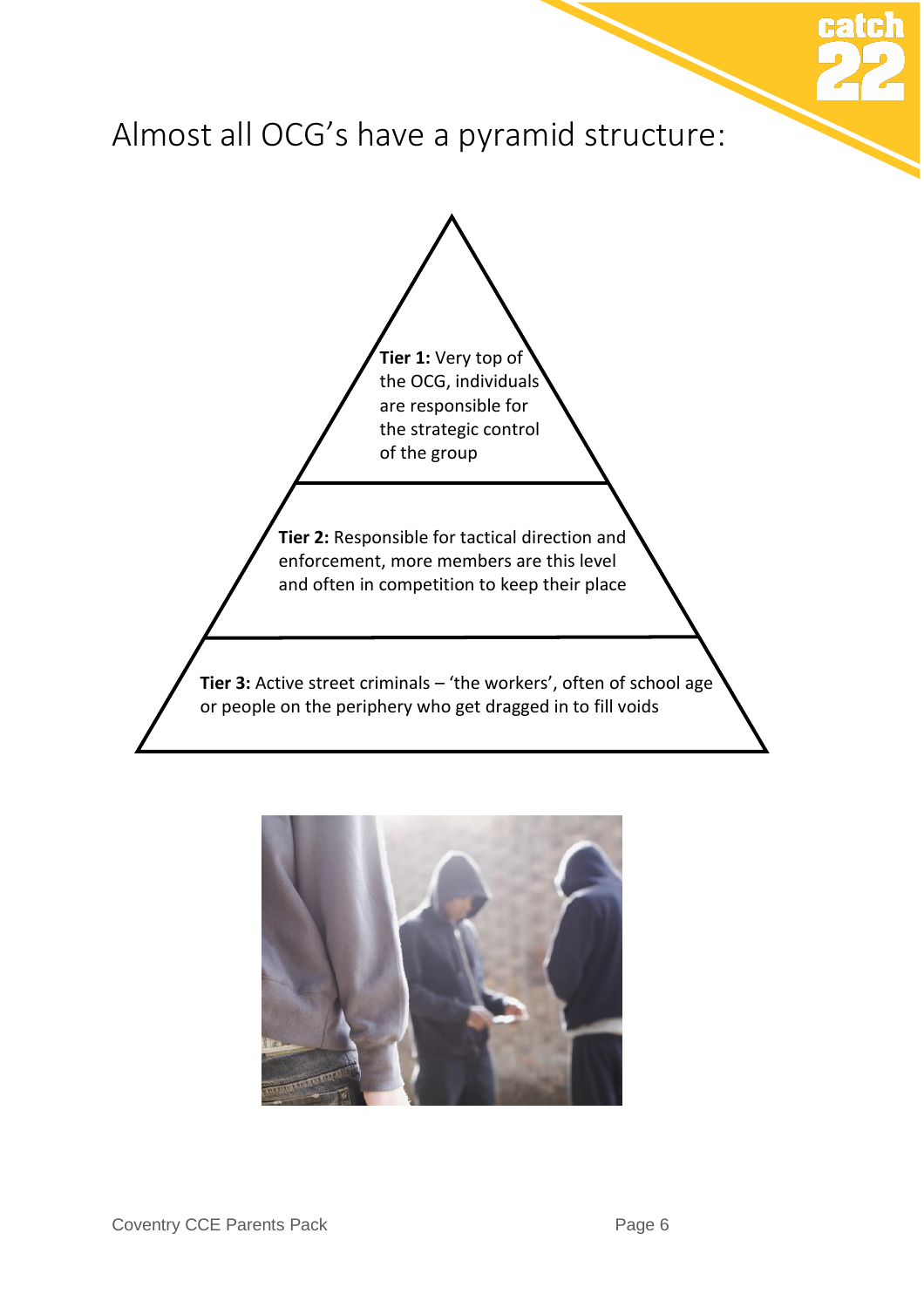

# <span id="page-6-0"></span>**Spotting the signs…**

### Children are being exploited by gangs involved in drug crime.

### Know the signs to spot

### *Signs of exploitation*

- Are they always going missing from school or their home?
- Are they traveling alone to places far away from home?
- Do they suddenly have lots of money/lots of new clothes/new mobile phones?
- Are they receiving a lot more calls or texts than usual?
- Are they carrying or selling drugs?
- Are they carrying weapons or know people that have access to weapons?
- Are they in a relationship with or hanging out with someone/people that are older and controlling?
- Do they have unexplained injuries?
- Do they seem very reserved or seem like they have something to hide?
- Do they seem scared?
- Are they self-harming?



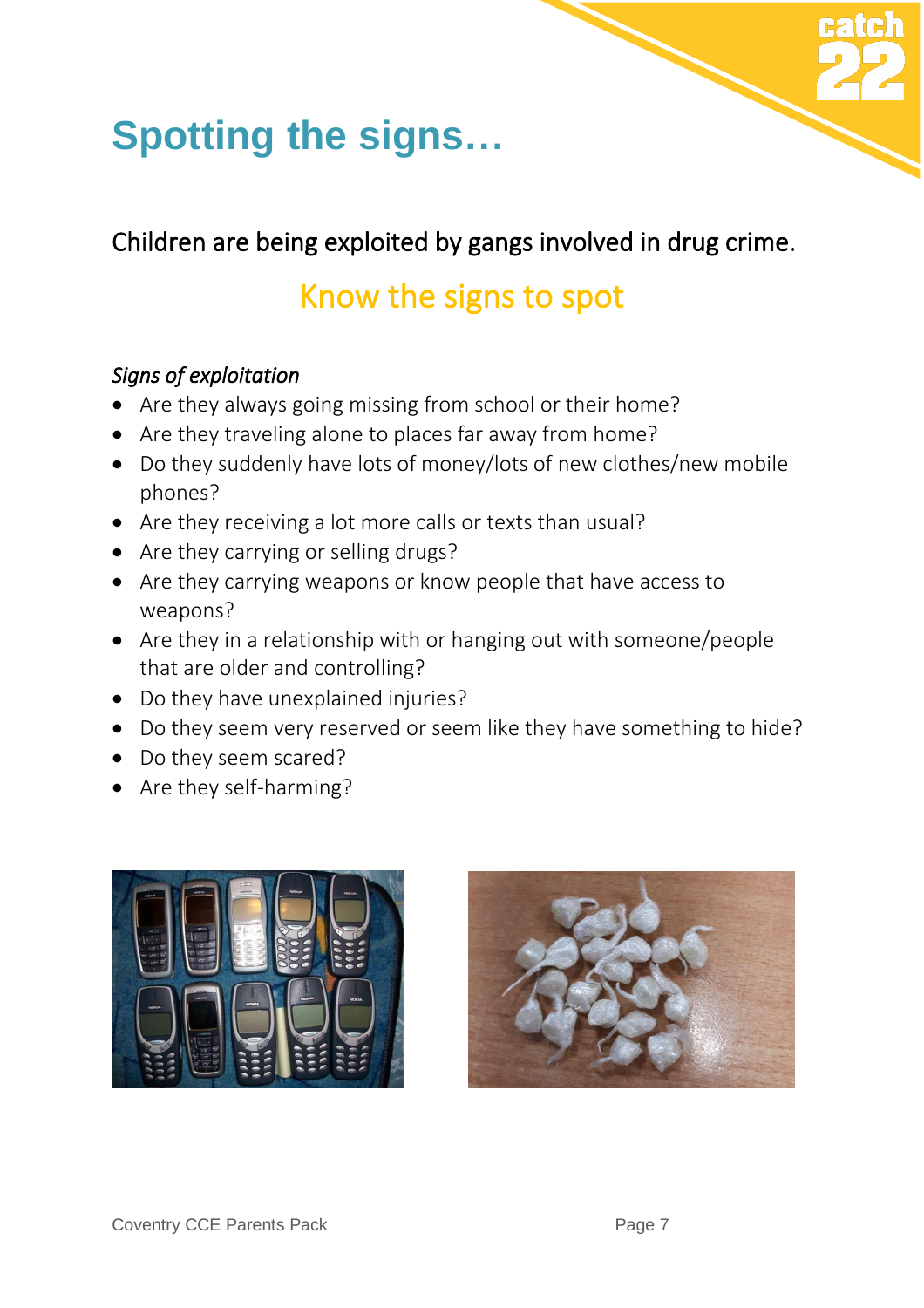

### <span id="page-7-0"></span>**How do children become involved in gangs?**

### They are often 'groomed' as part of a powerful process where the abuser:

- $\triangleright$  Befriends the child
- $\triangleright$  Gains their trust
- $\triangleright$  Makes them feel they are in a loving relationship or friendship
- ➢ Distances them from family & friends
- $\triangleright$  Takes total control over them
- ➢ Provides them with gifts such as money, mobile phones, drugs, alcohol, a 'sense of belonging'

### The young person probably won't recognise that they are being abused…

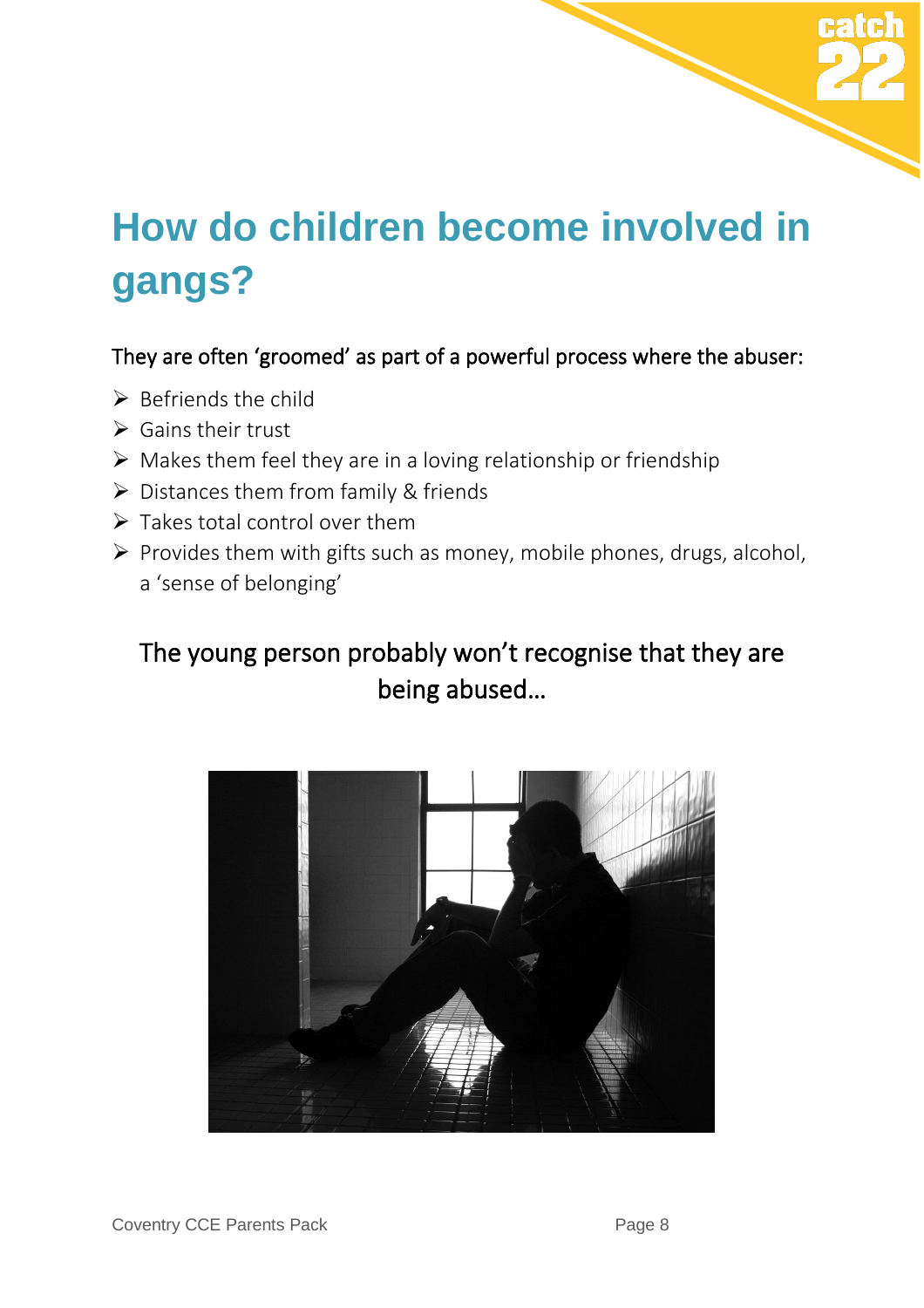# <span id="page-8-0"></span>**Females in gangs…**

Females can be involved in gangs too, **however**, their involvement is more 'behind closed doors'. Females involved in gangs are at great risk of emotional, sexual and physical abuse.

#### Females make up approx. 10% of gangs and have varying roles:

- Girls may be groomed into gangs by males who pose to be romantically interested in them and relationships are formed which may not always be genuine.
- They can be used as 'honey traps' this is where females may be used to obtain information from rivals or to 'set them up'.
- Girls may be involved in criminal behaviour such as holding weapons (society isn't as suspicious regarding females), they may be asked to give alibi's and may get involved in other criminal activity such as drug running, theft and assaults.
- They may be used to give other gang members alibis.
- They can also be used to lure other females
- It is likely that they may have regular missing episodes if they are involved in gangs.

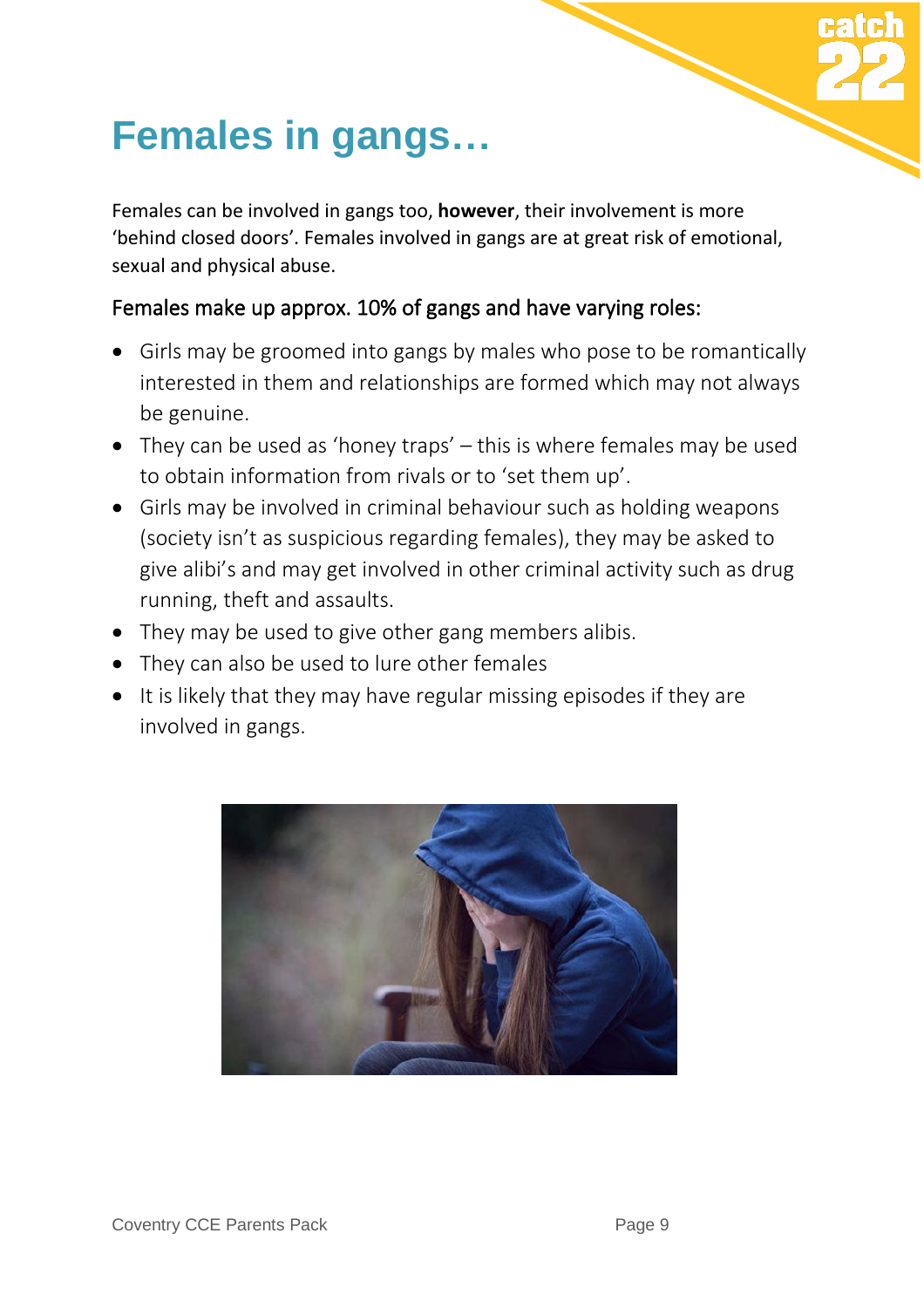### <span id="page-9-0"></span>**What to do and who can help?**

If your child is already involved in a gang, they may not want to talk about it or be too scared to say anything.

They may just need support or someone to talk to.

- ➢ **STAY CALM**
- ➢ **Listen and keep lines of communication open**
- ➢ **Encourage them to take part in positive activities e.g. sports**
- ➢ **Be aware of what they can and maybe accessing on the internet**
- ➢ **Speak to them about the consequences of their behaviour**
- ➢ **Try to understand the situation from their point of view**
- ➢ **Ask what you can do to help**
- ➢ **Contact local support networks (family hubs, faith groups, Police, school)**